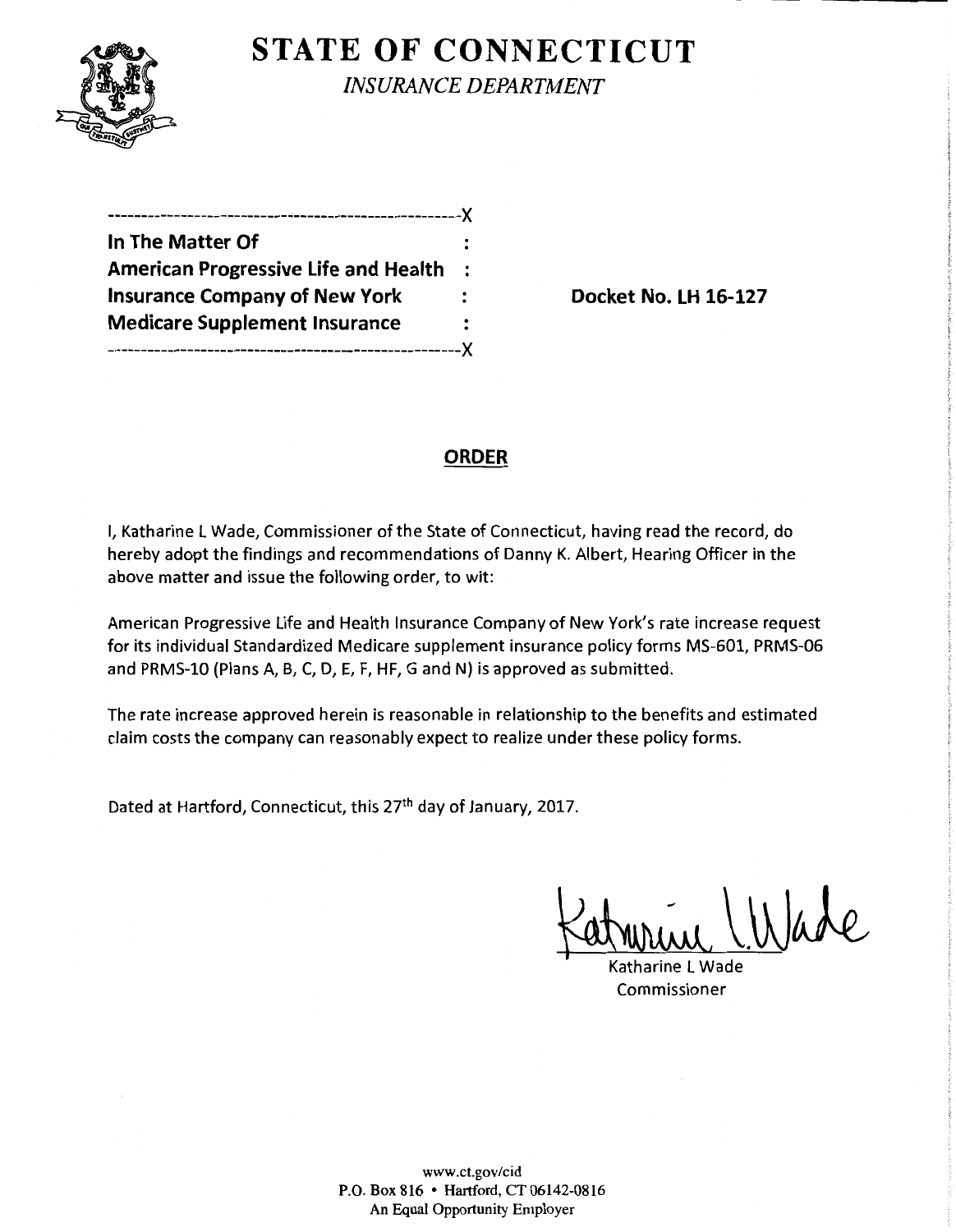# **STATE OF CONNECTICUT**

*INSURANCE DEPARTMENT* 

| In The Matter Of                            | :                    |
|---------------------------------------------|----------------------|
| <b>American Progressive Life and Health</b> | $\ddot{\phantom{a}}$ |
| <b>Insurance Company of New York</b>        |                      |
| <b>Medicare Supplement Insurance</b>        | $\ddot{\phantom{a}}$ |
|                                             |                      |

Docket No. LH 16-127

### PROPOSED FINAL DECISION

## 1. INTRODUCTION

The Insurance Commissioner of the State of Connecticut is empowered to review rates charged for individual and group Medicare supplement policies sold to any resident of this State who is eligible for Medicare. The source for this regulatory authority is contained in Chapter 700c and Section 38a-495a of the Connecticut General Statutes.

After due notice, a hearing was held at the Insurance Department in Hartford, CT on Thursday, January 19, 2017, to consider whether or not the rate increase requested by American Progressive Life and Health Insurance Company of New York on its Medicare supplement insurance business should be approved.

No members from the general public attended the hearing.

No company representatives from American Progressive Life and Health Insurance Company of New York attended the hearing.

The hearing was conducted in accordance with the requirements of Section 38a-474, Connecticut General Statutes, the Uniform Administrative Procedures Act, Chapter 54 of Section 38a-8-1 et seq. of the Regulations of Connecticut State Agencies.

A Medicare supplement policy is a private health insurance policy sold on an individual or group basis, which provides benefits that are additional to the benefits provided by Medicare. For many years Medicare supplement policies have been highly regulated under both state and federal law to protect the interests of persons eligible for Medicare who depend on these policies to provide additional coverage for the costs of health care.

Effective December 1, 2005, Connecticut amended its program of standardized Medicare supplement policies in accordance with Section 38a-496a of the Connecticut General Statutes, and Sections 38a-495a-1 through 38a-495a-21 ofthe Regulations ofConnecticut Agencies. This program, which conforms to federal requirements, provides a "core" package of benefits known as Plan A. Insurers may also offer any one or more of eleven other plans (Plans B through N).

Effective January 1, 2006, in accordance with Section 38a-495c of the Connecticut General Statutes (as amended by Public Act 05-20) premiums for all Medicare supplement policies in the state must use community rating. Rates for Plans A through N must be computed without regard to age, gender, previous claims history or the medical condition of any person covered by a Medicare supplement policy or certificate.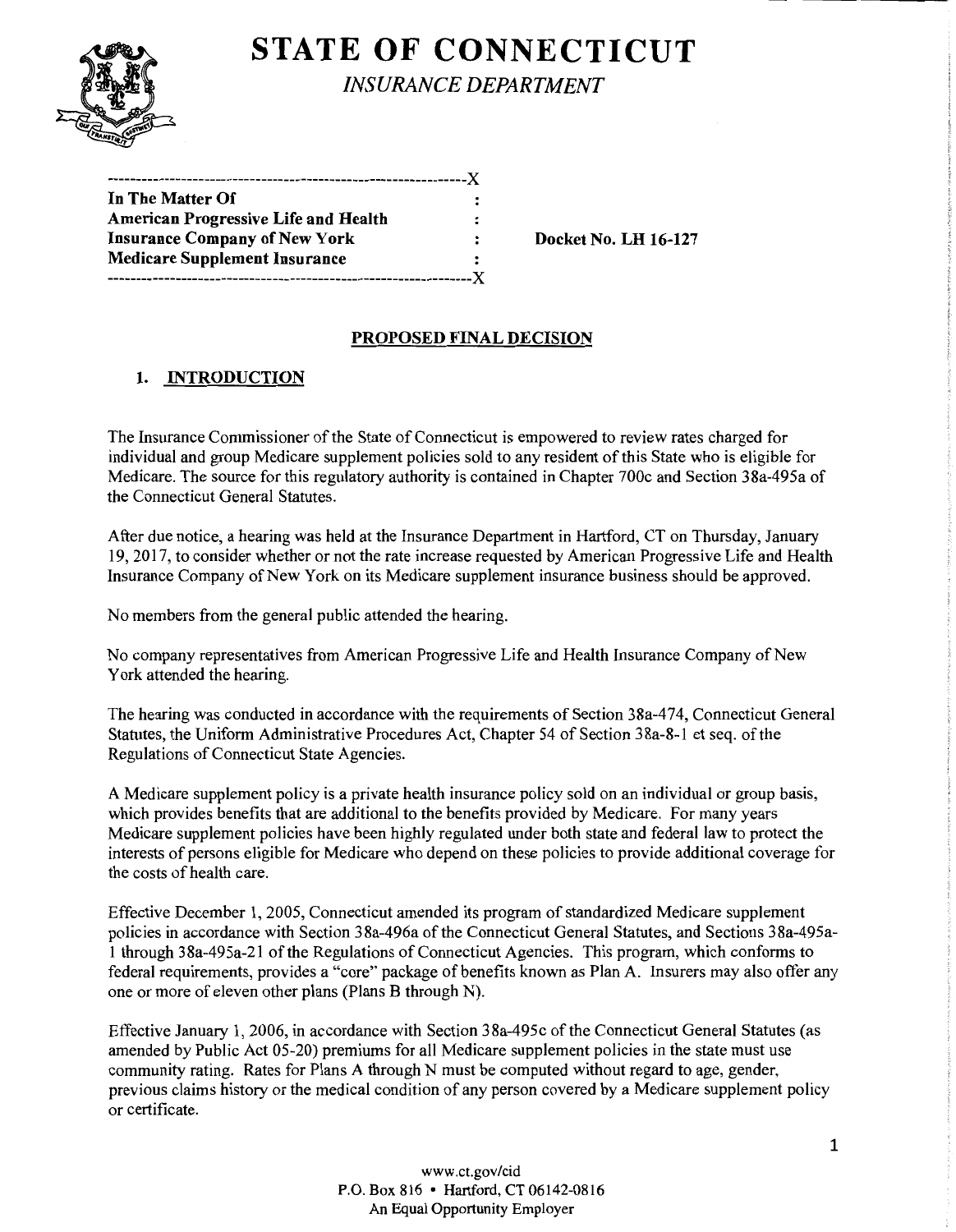The statute provides that coverage under Plans A through N may not be denied on the basis of age, gender, previous claims history or the medical condition of any covered person. Insurers may exclude benefits for losses incurred within six months from the effective date of coverage based on a pre-existing condition.

Effective October 1, 1998, carriers that offer Plan B or Plan C must make these plans as well as Plan A, available to all persons eligible for Medicare by reason of disability.

Insurers must also make the necessary arrangements to receive notice of all claims paid by Medicare for their insureds so that supplement benefits can be computed and paid without requiring insureds to file claim forms for such benefits. This process of direct notice and automatic claims payment is commonly referred to as "piggybacking" or "crossover".

Sections 38a-495 and 38a-522 of the Connecticut General Statutes, and Section 38a-495a-10 of the Regulations of Connecticut Agencies, state that individual and group Medicare supplement policies must have anticipated loss ratios of 65% and 75%, respectively. Under Sections 38a-495-7 and 38a-495a-10 of the Regulations of Connecticut Agencies, filings for rate increases must demonstrate that actual and expected losses in relation to premiums meet these standards, and anticipated loss ratios for the entire future period for which the requested premiums are calculated to provide coverage must be expected to equal or exceed the appropriate loss ratio standard.

Section 38a-473 of the Connecticut General Statutes provides that no insurer may incorporate in its rates for Medicare supplement policies factors for expenses that exceed 150% of the average expense ratio for that insurer's entire written premium for all lines of health insurance for the previous calendar year.

#### IL FINDING OF FACT

After reviewing the exhibits entered into the record of this proceeding, and utilizing the experience, technical competence and specialized knowledge of the Insurance Department, the undersigned makes the following findings of fact:

1. American Progressive Life & Health Insurance Company of New York requested the following rate increase for its individual standardized Medicare supplement form MS-601, PRMS-06 and PRMS-10 in the State of Connecticut:

| Plan   | Increase |
|--------|----------|
| A      | $6.0\%$  |
| B      | $6.0\%$  |
| C      | $6.0\%$  |
| D      | 6.0%     |
| E      | 6.0%     |
| F      | $6.0\%$  |
| High F | 6.0%     |
| G      | 6.0%     |
| N      | $6.0\%$  |

2. There are 112 policies in-force in Connecticut and 3,466 nationwide as of 9/30/16.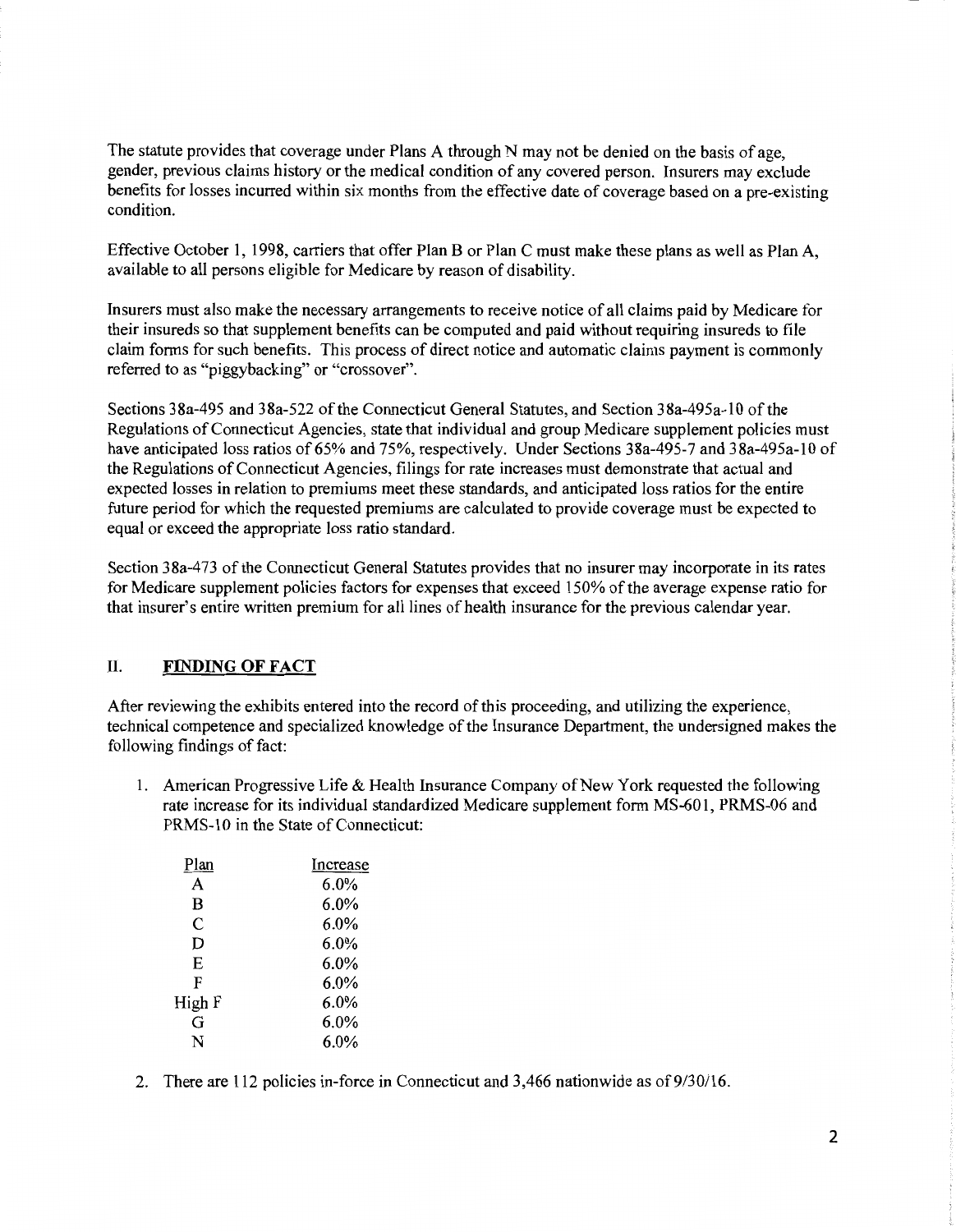- 3. The most recent approved rate increase was 6.0% for all plans except C and F which was 7%, with an effective date of 5/19/16, for all plans.
- 4. American Progressive certified that their expense factor is in compliance with section 38a-473, C.G.S.
- 5. American Progressive has conformed to subsection (e) of section 38a-495c, C.G.S. regarding the automatic claim processing.
- 6. According to American Progressive the proposed rates are designed to satisfy the Connecticut statutory loss ratio of 65%.
- 7. The loss ratios on a nationwide basis for 2015, 2016 (through September 30) and inception-todate, by Plan, are as follows:

| Plan       | 2015  | 2016      | Inception |
|------------|-------|-----------|-----------|
| A          | 69.8% | 57.4%     | 66.7%     |
| B          | 63.5% | 66.4%     | 68.0%     |
| C          | 60.0% | 59.8%     | 71.2%     |
| D          | 80.0% | 80.9%     | 75.3%     |
| E          | 57.7% | 48.2%     | 69.2%     |
| F          | 64.4% | 81.5%     | 66.7%     |
| High Ded F | 87.8% | $-136.9%$ | 72.6%     |
| G          | 70.6% | 67.1%     | 75.2%     |
| N          | 93.0% | 78.2%     | 106.4%    |
|            |       |           |           |

8. The loss ratios in Connecticut for 2015, 2016 (through September 30) and inception-to-date, by Plan, are as follows:

| Plan       | 2015  | 2016   | Inception |
|------------|-------|--------|-----------|
| A          | 83.7% | 44.4%  | 86.4%     |
| B          | 76.1% | 153.6% | 82.3%     |
| C          | 22.3% | 26.7%  | 91.8%     |
| D          | 57.7% | 64.8%  | 76.0%     |
| E          | 14.5% | 20.1%  | 76.0%     |
| F          | 30.5% | 45.1%  | 71.0%     |
| High Ded F | 54.6% | 27.3%  | 115.8%    |
| G          | 41.1% | 28.0%  | 100.1%    |
| N          | n/a   | n/a    | 194.6%    |
| Total      | 41.3% | 48.5%  | 78.9%     |
|            |       |        |           |

9. American Progressive's 2016 Medicare supplement rate filing is in compliance with the requirements of regulation 38a-474 as it applies to the contents of the rate submission, as well as the actuarial memorandum.